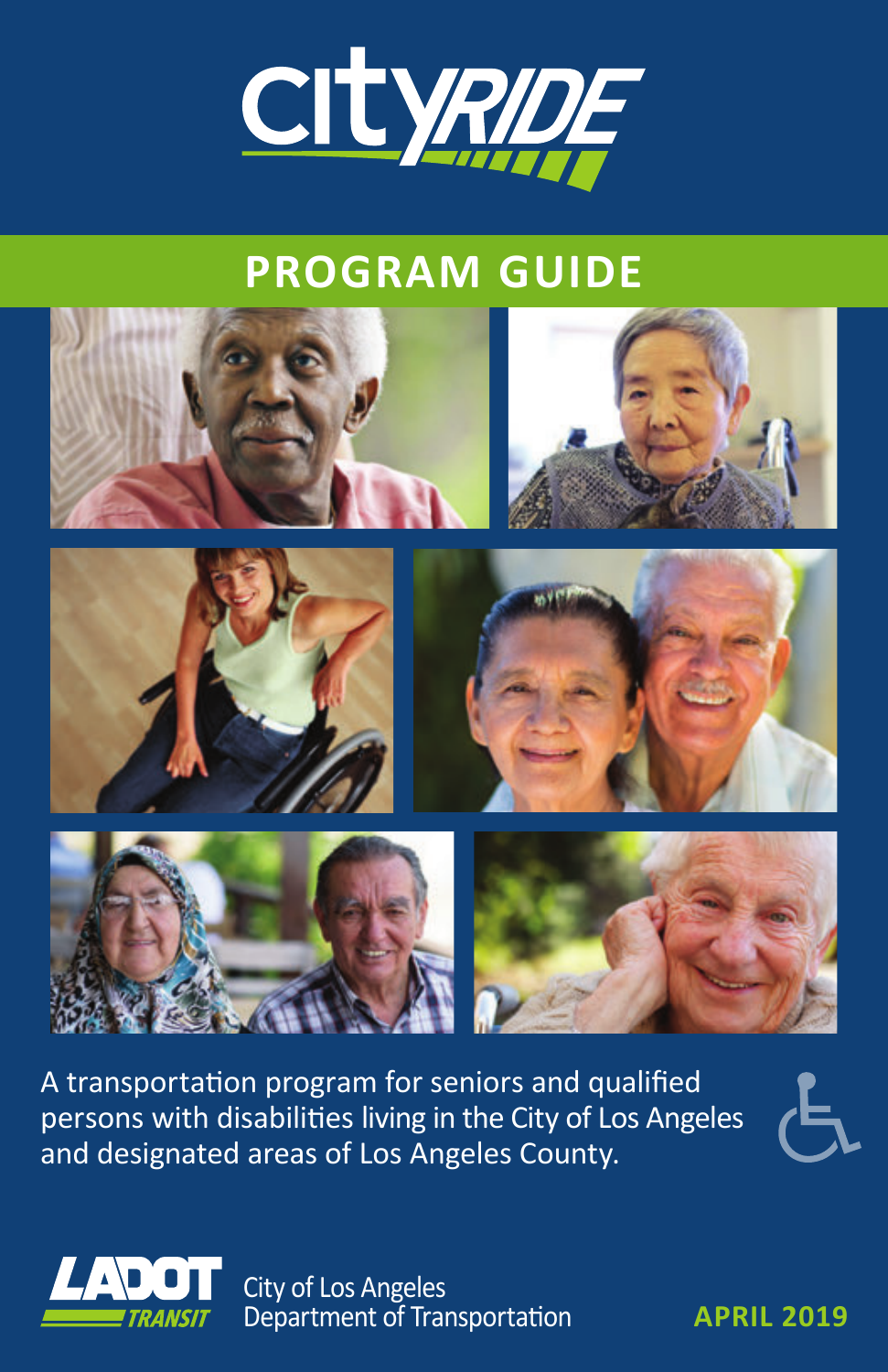# **Table of Contents**

| City of LA Multipurpose Senior Centers19 |
|------------------------------------------|
|                                          |

#### **Cityride**

Online: ladottransit.com/cityride Phone: (213, 310, 323, 818) 808-7433 TDD: (800) 559-1950 Lost and Found: (213) 620-9775 Ext. 100

**Taxicab Service Complaints** Phone: (213, 310, 323, 818) 808-7433

# **Welcome to Cityride**



Cityride is a transportation assistance program for individuals age 65 or older and qualified persons with disabilities residing in the City of Los Angeles and select areas of Los Angeles County.

The program offers Cityride participants reduced costs for the purchase of Cityride Dial-A-Ride services and City of Los Angeles permitted taxicab rides and free DASH bus rides.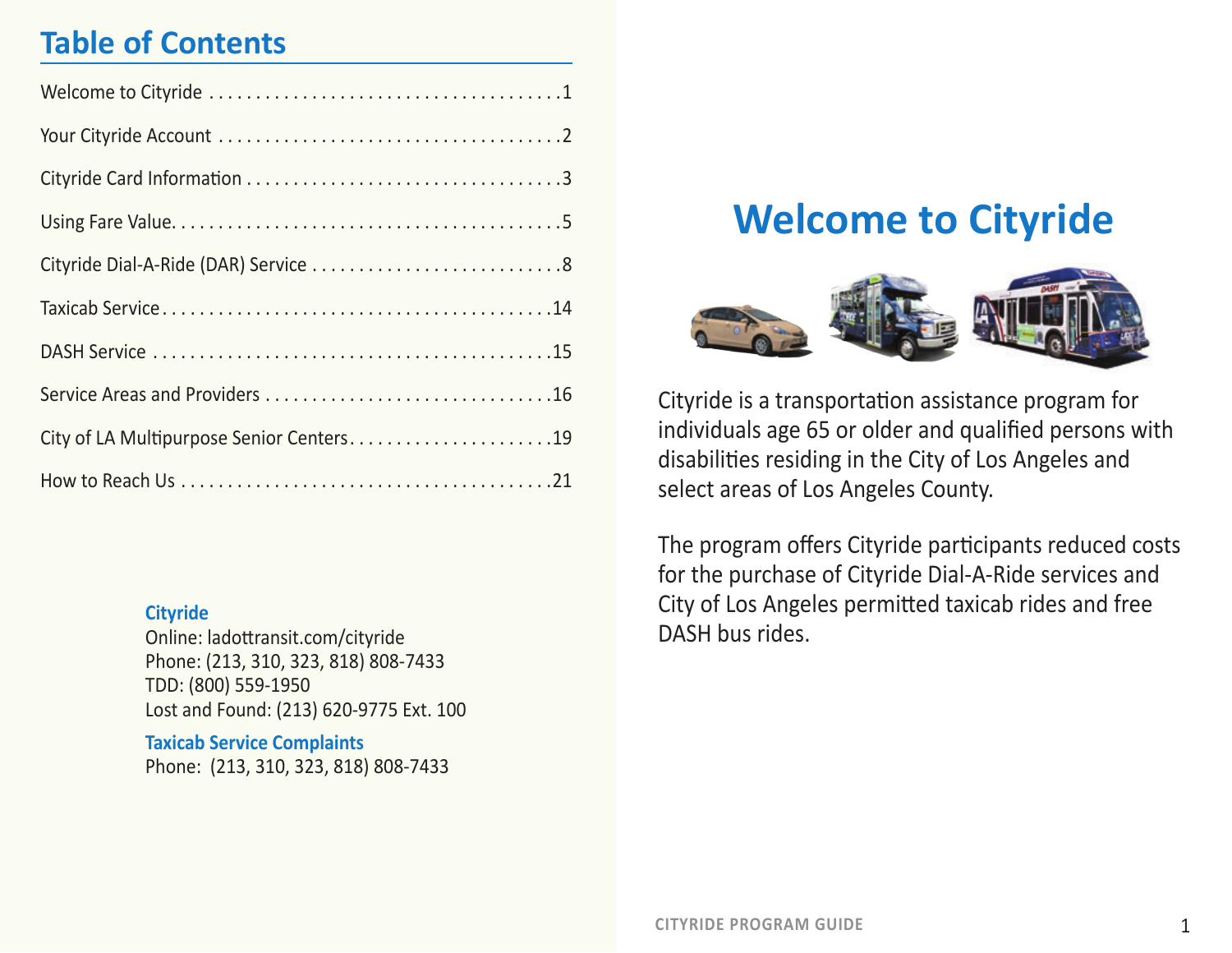# **Your Cityride Account**

You must submit a membership registration to participate in the program. Once your registration is approved, a Cityride account will be established for you. If you submitted your payment with your mail-in Application for Registration or sent your payment after you registered on the website, you will receive a Cityride Card with your approval letter that contains \$84 in fare value. You can use it immediately to take City of Angeles permitted taxicab or Dial-A-Ride (DAR) trips.



### **Inactive Accounts**

You are not required to make a purchase each quarter to be an active Cityride participant. However, if you do not make a purchase at least once a year, you will be sent a letter inquiring if you would like to continue to be a participant in the Cityride program. You will have 30 days to respond before your account becomes inactive.

# **Cityride Card Information**

The Cityride Card can only be used by the person to whom it is issued, and only for the purposes as described in this brochure.



*Resale, transfer and misuse of the Cityride Card is illegal and subject to prosecution.* 

*In accordance with Section 2 of Ordinance No. 169524, effective March 11, 1994, violators shall be subject to a fine of \$1,000 and/or 180 days in jail. Other penalties may also apply.*

# **Purchasing Fare Value**

You can re-order \$84 of fare value once per quarter at a cost of \$21 (\$9 for low-income participants):

# **Quarterly Order Dates**

- January 1 through March 31
- April 1 through June 30
- July 1 through September 30
- October 1 through December 31

You can pay by Mail (check or money order). Starting July 2019, you can also pay online at the Cityride Website or by using the Cityride App.



For mail-in payment, fare value will be available for use within 10 business days after Cityride receives your payment. For online/app payment, fare value is available for use upon approval of transaction.

# **Mailing Address For Payment**

**Cityride P.O. Box 866003 Los Angeles, CA 90086**

If you submit more than one re-order in a quarter, it will be returned. Checks returned for non-sufficient funds (NSF) will be charged a \$35 fee.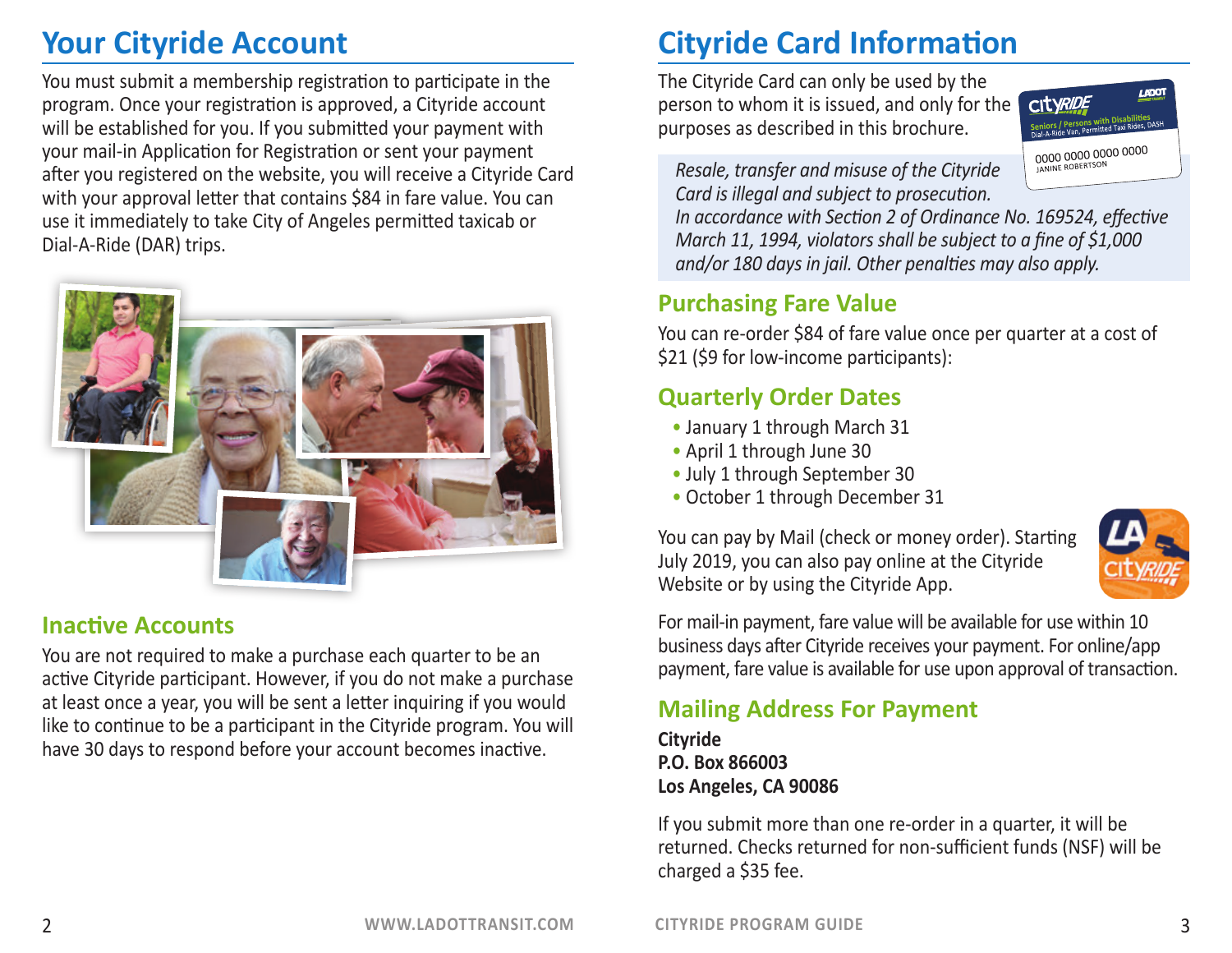#### **Fare Value Limit**

The maximum fare value you can accrue in your Cityride account is **\$336**. If you place an order that would exceed this limit, your payment will be returned to you. Once you have used some of your accrued fare value, you can place a new order.

### **Refunds of Quarterly Fare Value**

Contact Cityride to request a refund. **There are NO refunds available for partial amounts of fare value.** Participants can only receive refunds for the initial amount they spent to buy Cityride's subsidized fare value.

| <b>Refund Amounts</b>    |                             |                             |
|--------------------------|-----------------------------|-----------------------------|
|                          | <b>REGULAR</b>              | <b>LOW INCOME</b>           |
| <b>Unused Fare Value</b> | (Initial Customer Purchase) | (Initial Customer Purchase) |
| \$84                     | \$21                        | 59                          |
| \$168                    | \$42                        | 518                         |
| \$252                    | <b>63</b>                   | 527                         |
| \$336                    |                             |                             |

# **Cityride Balance**

You can check your Cityride account balance in multiple ways. Please have your Cityride Card number available.

- Go online at https://farepayments.cityride.net/balance
- Call Cityride at (213,310,323,818) 808-7433
- Check your receipt after a Cityride taxicab trip

### **Lost Cityride Cards**

#### **Please call Cityride immediately at (213,310,323,818) 808-7433.**

Cityride will cancel your lost or stolen card, and issue a new card. The balance in your account will be transferred to the new card.

*The first replacement Cityride Card is free, but there will be a \$5 fee for additional replacement cards. You will receive a new Cityride Card in about seven business days.*

# **Using Fare Value**

Cityride participants only pay \$21 (\$9 for low-income participants) to purchase \$84 of fare value. Participants can order \$84 of fare value once each quarter.

#### **Fare CITYRIDE DIAL-A-RIDE (DAR)** One-way 1-10 mile trip • \$4 fare value when you book a trip for yourself • \$2 fare value when you book a group trip • If you run out of fare value, you can pay \$3 in cash for a standby trip **\$2.00**  to **\$4.00 CITY OF LOS ANGELES PERMITTED TAXICABS** • \$4 to \$20 in fare value per trip. You pay all costs over \$20 • Taxicabs charge a metered rate (A 10-mile trip is approximately \$30) • Fare value cannot be used to tip the driver **\$4.00**  to **\$20.00 CITYRIDE SEMI-FIXED ROUTES** Cityride Park La Brea or Cityride Via Marisol Cityride Participants and Senior/Individual with a Disability **FREE** Regular Fare **.50¢ DASH** Cityride Participants **FREE** Senior/Individual with a Disability **.25¢** Regular Fare **.50¢**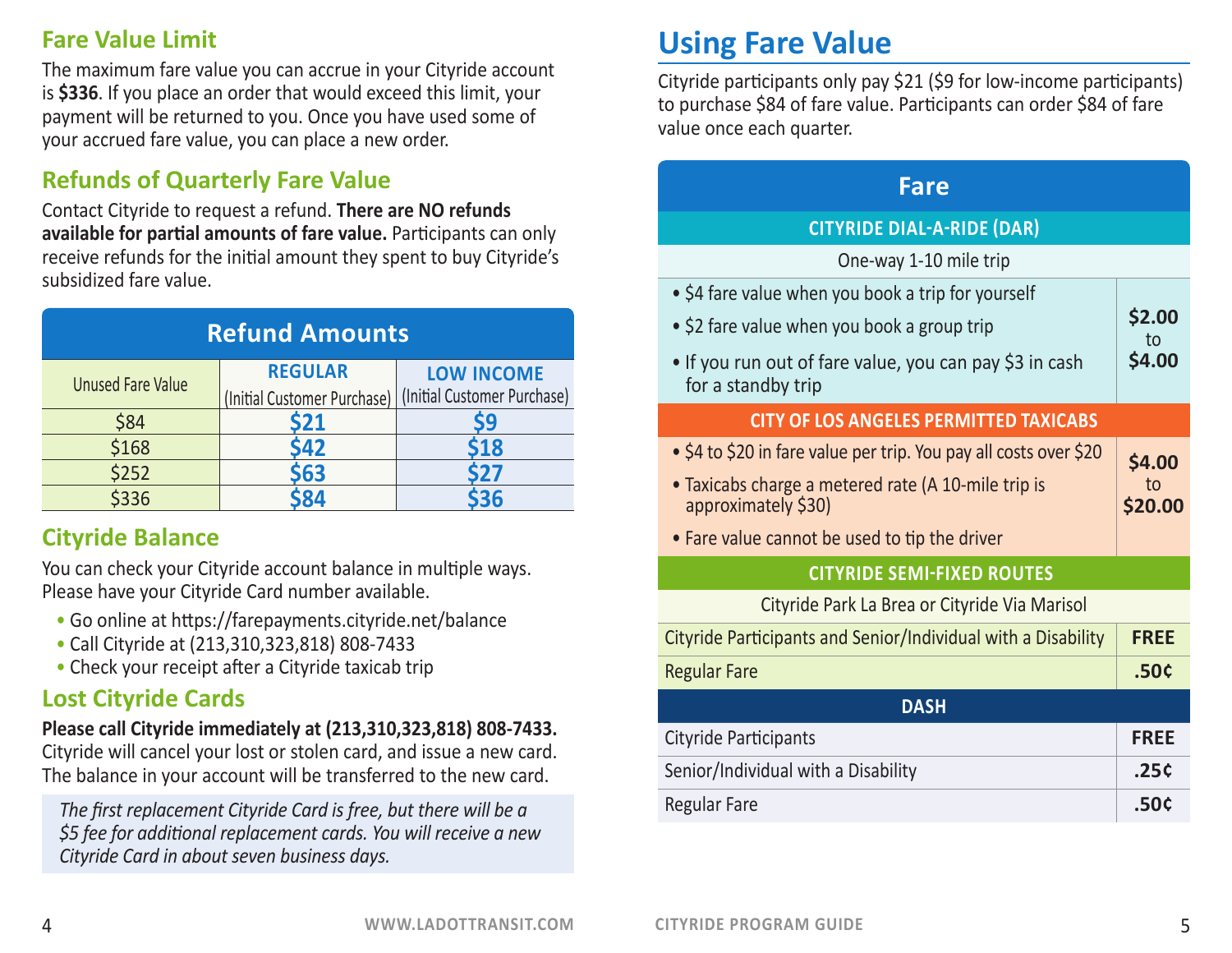## **Fare Values for DAR**

The DAR low cost fares are as follows:



**\$2** fare value for group trips, 1-10 miles **\$4** fare value for individual trips, 1-10 miles

You need to show the driver your Cityride Card and a governmentissued photo identification. The name on the identification must match the name on the Cityride Card. The driver will record the information and the cost will be deducted from your Cityride account.

# **Standby Fares**

If your Cityride account balance is at zero, you can request a cash payment "standby trip".

**\$3** cash for trips, 1-10 miles

*Standby trips are not available for special group trips.*

# **Emergency Fare Value**

#### **City of Los Angeles Multipurpose Senior Centers (MPCs)**

The City of Los Angeles Department of Aging (DOA) provides an emergency DAR transportation service through their Multipurpose Center-based Paratransit Program. This is an enhancement of the Cityride DAR service.

To participate in the program you will need to complete a Cityride Application to be eligible. For more information, call the Department of Aging at (213) 482-7252, toll free (800) 510-2020.



The TTD number is (213) 473-5990. You can visit DOA's website at **www.aging.lacity.org.**

#### **Fare Values for Taxicabs**

Cityride participants can use up to \$20 of fare value per trip for taxicab fare payment. The minimum charge is \$4. You must pay all fare value over \$20, including any tips, by using cash or credit card.



**\$4** minimum fare value

**\$20** maximum fare value per each Cityride Card

To save money, try sharing a ride with someone you know who is going to the same place. Taxicabs can seat up to four passengers and you and your companions can share the cost. Each Cityride participant can contribute up to \$20 using their Cityride Card.

For current rates, go to the website **www.taxicabsla.org**, or call the taxicab company directly.

#### **Payment Process**

| 1,6001<br><b>Persons with Disabilities</b><br>Dial-A-Ride Van, Permitted Taxi Rides, DASH<br>0000 0000 0000 0000<br>JANINE ROBERTSON                                                                                                                                                                                                                                                                                                                                                                                | 1. Swipe Cityride Card Twice<br>The first swipe confirms you are an<br>eligible Cityride participant with fare<br>value. The second swipe authorizes the<br>payment. Pay any remaining balance or<br>tip with cash or credit card. |
|---------------------------------------------------------------------------------------------------------------------------------------------------------------------------------------------------------------------------------------------------------------------------------------------------------------------------------------------------------------------------------------------------------------------------------------------------------------------------------------------------------------------|------------------------------------------------------------------------------------------------------------------------------------------------------------------------------------------------------------------------------------|
| <b>California</b>                                                                                                                                                                                                                                                                                                                                                                                                                                                                                                   | 2. Show ID<br>You will also need to show the driver a<br>government-issued photo identification.<br>The name on the identification must<br>match the name on the Cityride Card.                                                    |
| TAKE RECKLIPT<br>TAKE LOCENCE NO: 39747<br>REC/USING: 1002548<br>89/84/17<br>criticol CATE<br>15.00<br>START TIME<br>1015<br>RECEIPT NO.<br>49.98<br>CARS<br>$-788.98$<br>TIPS/TOLLS/DESCOUNT CTC<br>and the company of the company of the company of the company of the company of the company of the company of the company of the company of the company of the company of the company of the company of the company of the comp<br>CITYSDE SALANCE \$24.90<br>42.5<br>TOTP.<br>15:29<br>FIND TIME:<br>THANK YOU | 3. Collect Receipt<br>At the end of your trip the printed receipt<br>will show the total cost of your ride, the<br>total fare value you paid and the balance<br>remaining in your Cityride account.                                |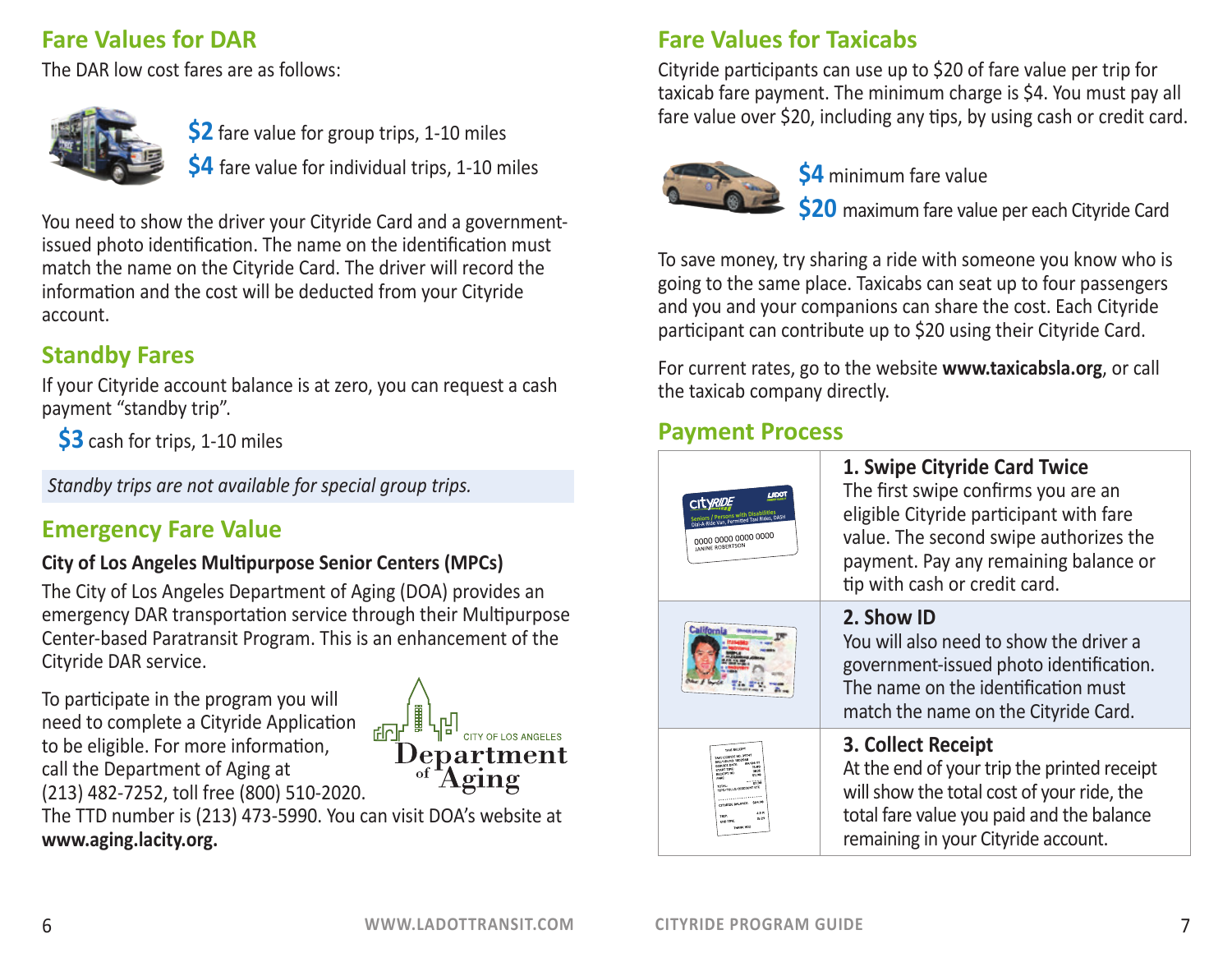# **Cityride Dial-A-Ride (DAR) Service**

#### **Overview**

The Cityride DAR service offers Cityride participants low-cost, shared rides for pre-scheduled trips of 10 miles or less. The program's wheelchair accessible vehicles include Cityride-branded vans and (depending on reservation demand) standard taxicabs, all for the same low price (\$2-\$4 per ride).



*Shared DAR ride times will take longer than individual taxi cab service. Please allow plenty of time for travel.*

#### **What to Expect**

DAR offers curb-to-curb service. You must wait for the DAR van or taxicab near the curb in front of your trip pick-up/drop-off location. Drivers will be happy to assist you on and off the vehicle, if needed. The DAR van or taxicab will arrive within a 30-minute period before or after your scheduled pick-up time. The driver can only wait three minutes during that 30-minute period, so be prepared to leave when the vehicle arrives.

Personal property cannot be left in the vehicle or used to hold the vehicle. Such items may be put off the vehicle or stored at the contractor's facility at the rider's expense and risk. This includes wheelchairs, purses, bags, oxygen tanks, etc.

If the service provider must change your scheduled pick-up time, you will be notified by the service provider before your trip.

## **Schedule DAR Trip**

To schedule a DAR trip, call the service provider for your area one to two business days before you want to travel. See pages 17 and 18 for areas and service provider phone numbers.

#### **DAR Telephone Reservation Hours**

#### *Non-Medical Trips*

#### **Monday** — **Friday 8 a.m.** *to* **5 p.m.**

Call one day in advance of your trip. Monday reservations should be made on the previous Friday.

#### *Medical Appointments Trips*

#### **Monday** — **Friday 2 p.m.** *to* **5 p.m.**

Call two days in advance of your medical appointment. Please do not call before 2 p.m. If your medical appointment is on Monday you may schedule a trip on Thursday of the prior week between the hours of 2 p.m. and 5 p.m.

#### *Standby Trips*

#### **Monday** — **Friday 8 a.m.** *to* **5 p.m.**

Call two hours in advance of your trip. If you wish to be picked up prior to 10 a.m., you may call between 3 p.m. and 5 p.m. on the day before your desired pick-up time. **There is very limited availability for standby trips.** 

#### **DAR Trip Service Hours**

**Monday** — **Friday 6:30 a.m.** *to* **4:30 p.m.**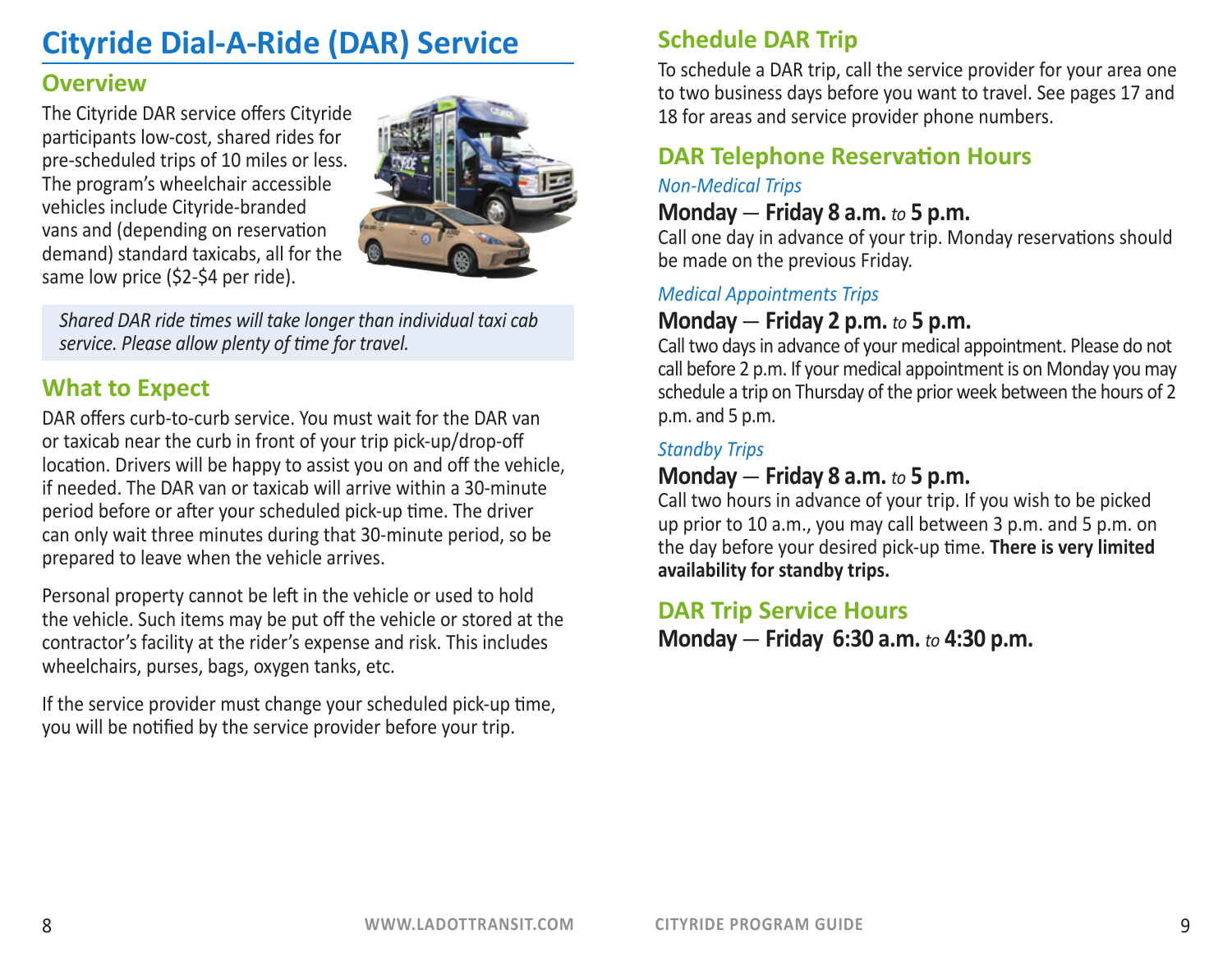You must schedule both your initial trip and your return trip at the same time. If you are unsure of when you will need your return trip, you should estimate the latest time that you would be ready for your return trip. The service provider can negotiate pick-up times no more than one hour before or after the rider wishes to travel.

You will be asked a few questions at the time you make your request, so please have the following information available:

## **Be Ready to Provide**

- **1.** Your name and your Cityride Card number.
- **2.** Your exact pick-up and drop-off address, including apartment number.
- **3.** The pick-up and return times.
- **4.** The time you would like to be at your destination.
- **5.** If you will be using a wheelchair or other assistive device.
- **6.** If you will have an attendant or service animal traveling with you.
- **7.** Your doctor's telephone number. We may call your doctor to verify your appointment.

# **Authorized DAR Users**

Only the eligible passenger or the authorized caregiver can schedule a trip. If another party other than the passenger or the authorized caregiver wants to make a trip reservation on behalf of the rider, the Cityride agent may ask the name and relationship of the person scheduling the trip on behalf of the passenger. One attendant may ride with the eligible passenger if both are picked up and dropped off at the same address. Attendants ride free.

### **DAR Trip Distance**

DAR trips are limited to 10 miles one-way.

#### **Cancellations**

Before you request a ride, please be sure of your pick-up times. If you are unable to ride as scheduled, please call your service provider to cancel your request as soon as possible. You are allowed no more than three cancellations per month. DAR cancellations received less than two hours before the scheduled pick-up time will be considered a "no-show".

# **"No-Show" Policy**

A "no-show" rider is one who places a request for service, but does not meet his or her ride within three minutes of the vehicle's arrival or does not cancel the trip at least two hours before the scheduled pick-up. If you are a "no-show" three times in a 30-day period, you will be advised that one more "no-show" during the next 30 days will result in your suspension from the use of DAR service for 30, 60 or 90 days.

#### **Late DAR Vehicles**

If the vehicle has not arrived 30 minutes after the scheduled pickup time, please call your service provider. If at all possible, use a phone where you can still see if the vehicle is arriving.

# **Trip Denials**

Unfortunately, Cityride has a limited number of trips available each day. We are expanding capacity with our taxicab partners, but it is still possible that Cityride will have to deny a DAR trip at the time slot you requested because it has been filled.

### **Group Trips**

DAR offers special group trips along routes approved by the Department of Transportation from one or more locations to one single location with four or more passengers per trip. Return trips must be with the group at the designated time. Call Cityride for more details.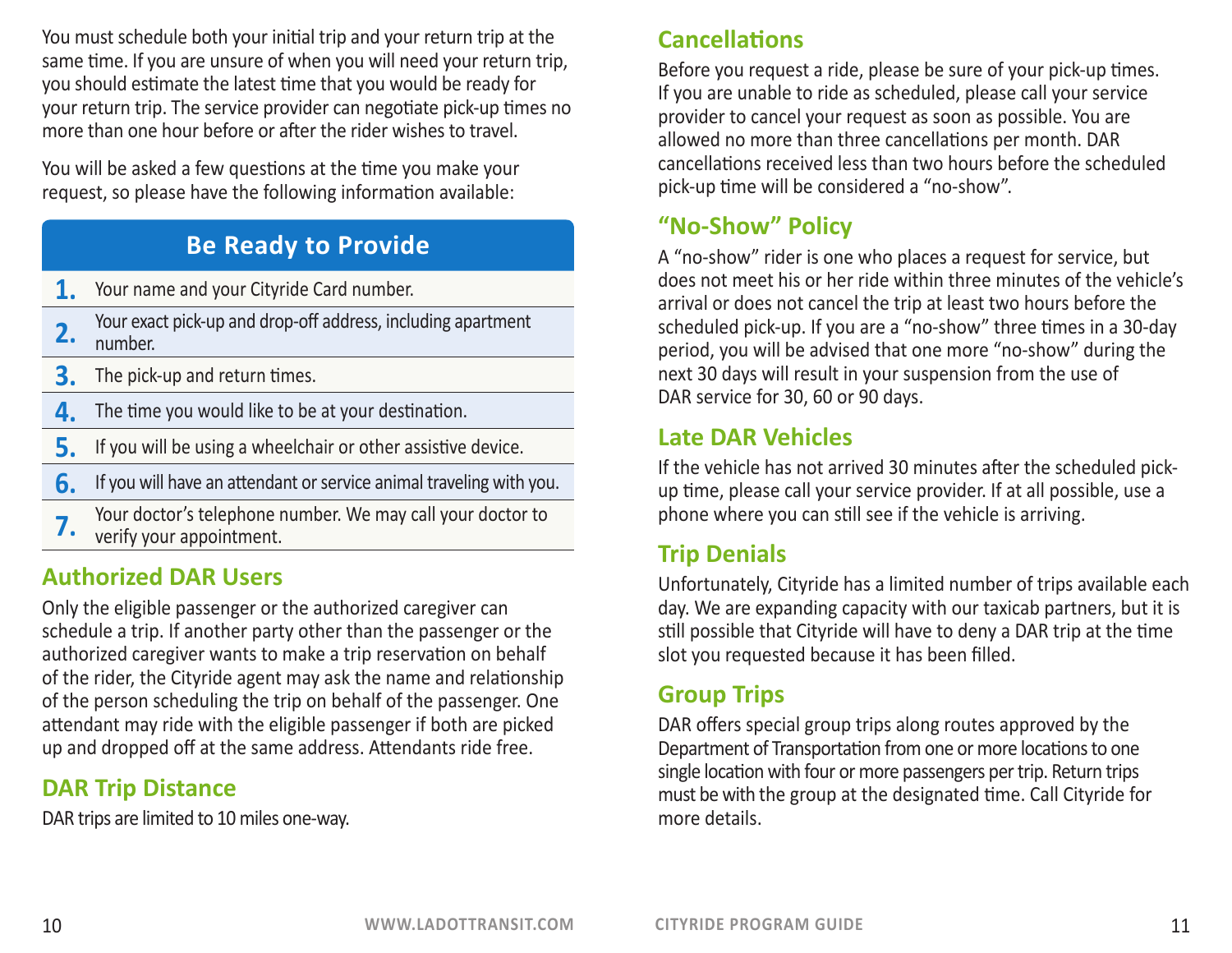## **DAR Code of Conduct**

In the interest of promoting a safe and pleasant journey for all those aboard, all passengers must abide by the LADOT DAR Code of Conduct. Any rider violating this code will be prohibited from using Cityride services. Deliberate violation of the Code of Conduct is cause for suspension from Cityride service and under certain circumstances expulsion and possible criminal prosecution.

We ask that courtesy be shown to drivers and fellow passengers at all times while aboard a Cityride van or taxicab. The following rules are designed for your safety and comfort:

# **Rider Code of Conduct**

No passenger shall interfere with the safe operations of Cityride service.

Riders will always comply with the instruction of the driver regarding the Cityride vehicle's operation and matters of safety.

Riders will remain seated while the Cityride vehicle is in motion.

Tipping is not allowed to any driver or Cityride staff (tipping is accepted on taxicab service).

Fares must be exact, as the driver cannot make change. Refusing to pay the proper fare is unlawful and can result in fines and/or rejection from the Cityride vehicle.

All payment for trips must be made prior to departure.

Smoking, drinking, or eating on the Cityride vehicle is prohibited. Possession or consumption of illegal drugs is prohibited.

Possession of any article defined as a weapon including firearms, knives, and sharp objects are prohibited on the Cityride vehicle.

#### *Rider Code of Conduct, cont.*

Passengers must respect their fellow passengers. Using vulgar and obscene language, harassing other passengers, shouting, and making abusive threats or actions toward drivers, passengers, or other Cityride staff is prohibited.

Riders must maintain good personal hygiene to not offend other riders. An individual whose bodily hygiene is so offensive as to create a nuisance to other riders may be denied passage.

Riders must wear appropriate clothing (shirt, pants, shorts, dress, and shoes) while riding.

Limit of three personal grocery-sized bags per passenger.

Large, bulky, or heavy items such as five-gallon water bottles or laundry bags, etc, are prohibited.

Bags of items for recycling or refuse are prohibited.

Pets and livestock are not allowed on the Cityride vehicle. Service animals may accompany riders with disabilities. Riders are responsible for their service animals.

When using smartphones, tablets, loudspeakers, and/or other sound equipment devices, an earpiece or headphone/headset shall be used. Volume levels of any device or headphone/headset must be kept at levels that is not heard by other riders or the driver.

Strollers, walkers, and shopping carts are not allowed on the Cityride vehicle unless they can be folded to size or stored in such a way that does not block the aisles and doorways.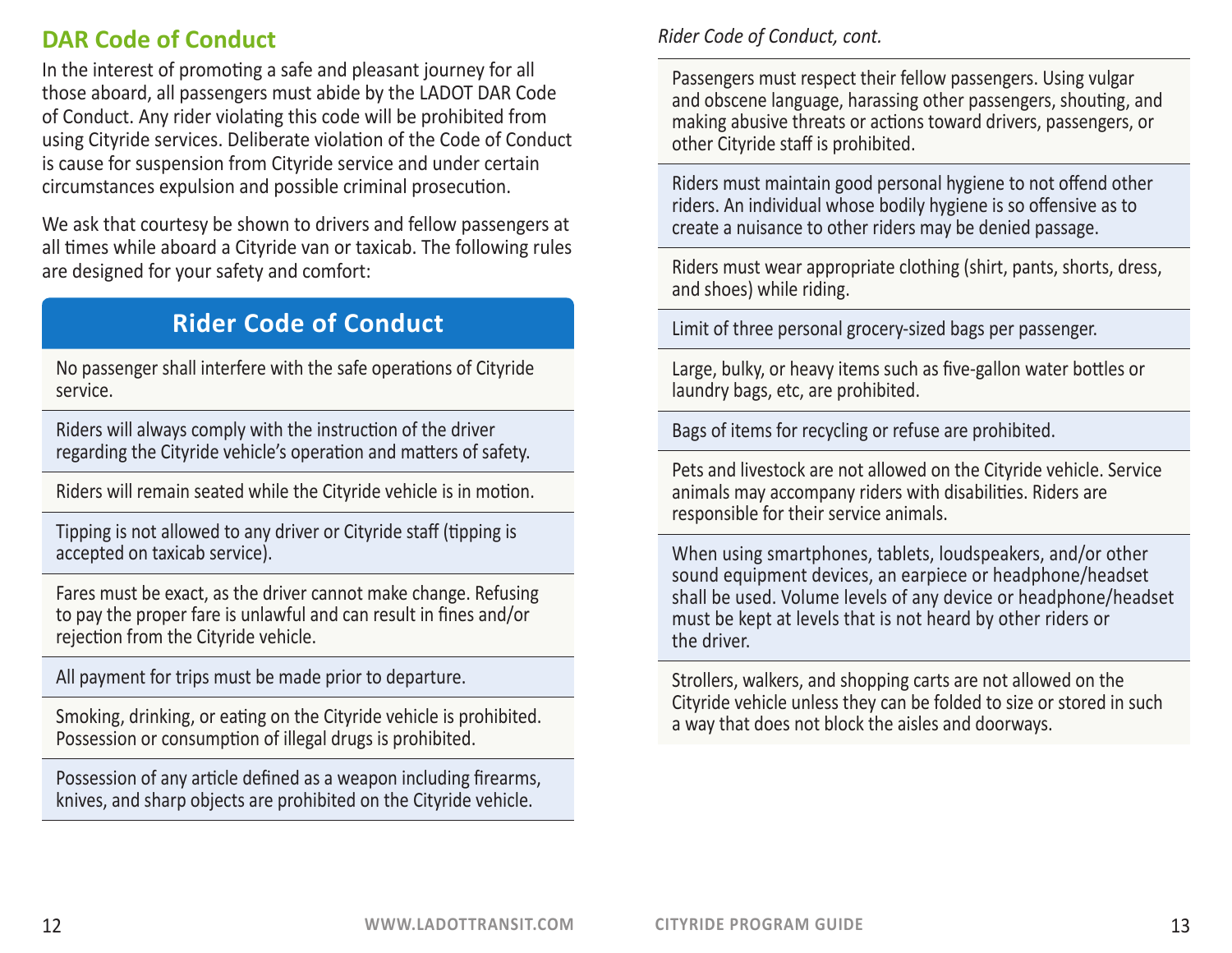# **Taxicab Service**

#### **Overview**

Cityride participants can book reduced cost, on-demand taxicab service, 24 hours a day, seven days a week. Simply call a City of Los Angeles permitted taxicab company, indicate your accessibility needs, and provide your Cityride Card and other payment method (if necessary).

#### **City of Los Angeles Taxicab Seal**

The Cityride Card and subsidy is only accepted by City of Los Angeles permitted taxicab companies. Before boarding any taxicab please look for the official City of Los Angeles Department of Transportation Taxicab seal.

Taxicabs bearing this seal are insured, have trained drivers, and are regularly inspected by the City and participate in the Cityride subsidy program. Any taxicab without the seal cannot accept the Cityride Card for payment.

*A service area map and a list of permitted taxicab companies are located on pages 16-18 of this program guide.*

# **Accessible Taxicabs**

Cityride taxicab companies operate a fleet of ADA ramp or liftequipped vans. Please ask about the availability of an accessible vehicle when making a reservation.

#### **Complaints**

If you have a complaint about a City of Los Angeles permitted taxicab company, please call (213, 310, 323, 818) 808-7433**.**

### **Service Hours**

Taxicabs are available 24 hours a day, seven days a week.

# **DASH Bus Service**

#### **Overview**

As a participant in the Cityride Program all rides on DASH buses are FREE. Simply show the driver a government-issued photo identification and your Cityride Card. The name on the identification must match the name on the Cityride Card.



## **Riding DASH**

Board the DASH bus at any place along the route that is marked with an LADOT Transit bus stop sign displaying DASH. The forwardmost seating on the bus is reserved for elderly or mobility impaired passengers. About one block before your bus arrives at your stop, signal the driver to stop by pulling the bell cord overhead or pressing the stop request button. The driver will stop at the next bus stop. Refer to your specific route brochure for exact bus stop locations and departure times. Times are approximate and may vary due to traffic and weather conditions. Please plan your trip accordingly. For more information on DASH services go to **www.ladottransit.com**.

# **Neighborhoods Served**

#### **Community DASH**

Beachwood Canyon Boyle Heights/East LA Chesterfield Square Crenshaw El Sereno/City Terrace Fairfax Highland Park/Eagle Rock Hollywood Hollywood/Wilshire King-East Leimert/Slauson Lincoln Heights/Chinatown Los Feliz

Midtown Northridge/Reseda **Observatory** Panorama City/Van Nuys Pico Union/Echo Park Pueblo Del Rio San Pedro **Southeast** Van Nuys/Studio City Vermont/Main **Watts** Wilmington Wilshire/Koreatown

#### **DASH Downtown**

**Route A** – *Arts District, Little Tokyo, City West*

**Route B** – *Chinatown, Financial District*

**Route D** – *Union Station, South Park*

**Route E** – *City West, Fashion District*

**Route F** – *Financial District, Exposition Park, USC*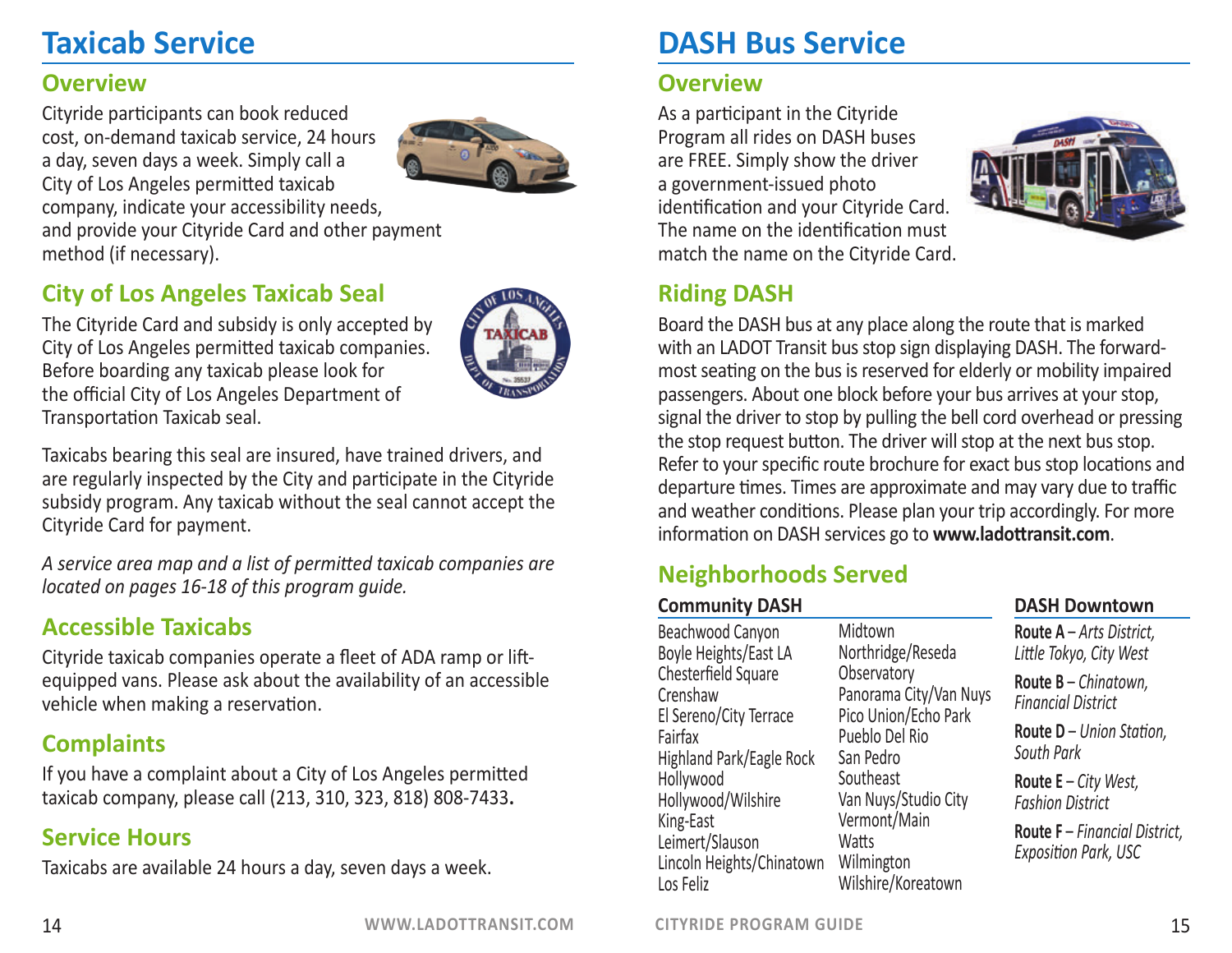

Taxicab and Dial-A-Ride services are organized into three service areas throughout the City of Los Angeles. Use the map on page 16 to locate your service area and call the service providers listed for your area.

- **Area 1 San Fernando Valley** City of Los Angeles communities north of Mulholland Drive
- **Area 2 Westside-Central, Eastside-Central** City of Los Angeles communities south of Mulholland Drive and north of the Santa Monica Freeway

# **Area 3 Southwest-Crenshaw, Southeast-Watts,**

**Harbor** – City of Los Angeles communities south of the Santa Monica Freeway

#### **Los Angeles County Unincorporated Areas**

Marina Del Rey, Kagel Canyon, Topanga, and areas near Calabasas, Chatsworth, Carson, and Long Beach

#### **Area 1 San Fernando Valley**

| Dial-A-Ride Cancellation(818) 904-9353 |  |
|----------------------------------------|--|

#### **Taxicab Service**

| United Taxi of San Fernando Valley  (800) 290-5600 |  |
|----------------------------------------------------|--|

### **Area 2 Westside-Central, Eastside-Central**

#### **Taxicab Service**

| United Independent Taxi (800) 822-8294 |  |
|----------------------------------------|--|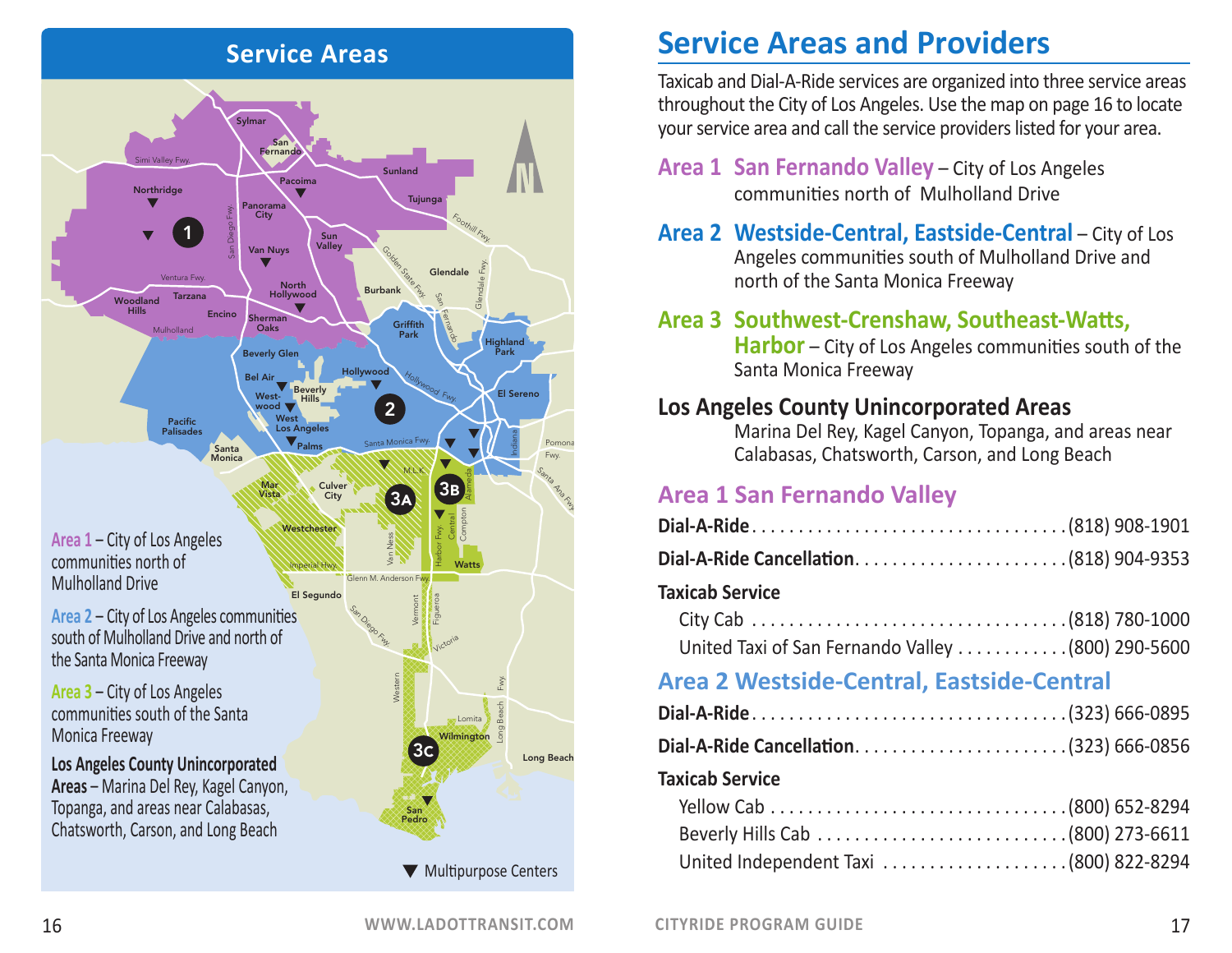#### **Area 3A Southwest-Crenshaw**

#### **Taxicab Service**

| United Independent Taxi (800) 822-8294 |  |
|----------------------------------------|--|
|                                        |  |
|                                        |  |
|                                        |  |
|                                        |  |

### **Area 3B Southeast–Watts**

| Dial-A-Ride Cancellation(323) 357-0154 |  |
|----------------------------------------|--|

#### **Taxicab Service**

| Independent Taxi(800) 521-8294 |  |
|--------------------------------|--|
|                                |  |
|                                |  |

### **Area 3C Harbor**

| Dial-A-Ride Cancellation(323) 357-0154 |  |
|----------------------------------------|--|
| <b>Taxicab Service</b>                 |  |
|                                        |  |

# **City of Los Angeles Multipurpose Senior Centers (MPCs)**

Multipurpose Senior Centers (MPCs) are authorized to provide \$24 in Cityride fare value to qualified individuals who have a one-time immediate and emergency need for transportation. To find the MPC serving the area where you live, see the list below.

# **Area 1 San Fernando Valley**

| Bernardi MPC (818) 781-1101<br>6514 Sylmar Ave., Van Nuys, CA 91401                                          |
|--------------------------------------------------------------------------------------------------------------|
| Alicia Broadous-Duncan MPC  (818) 834-6100<br>11300 Glenoaks Blvd., Pacoima, CA 91331                        |
| Robert M. Wilkinson MPC (818) 756-7741<br>8956 Vanalden Ave., Northridge, CA 91324                           |
| One Generation Senior Enrichment Center  (818) 705-2345<br>18255 Victory Blvd., Reseda, CA 91335             |
| Sherman Oaks East Valley Adult Center (818) 981-1284<br>5056 Van Nuys Blvd., Sherman Oaks, CA 91403          |
| Area 2 Westside-Central, Eastside-Central                                                                    |
| 11338 Santa Monica Blvd., Los Angeles, CA 90025                                                              |
| 6310 S. San Vicente Blvd., Suite 275, Los Angeles, CA 90048                                                  |
| St. Barnabas Hollywood MPC  (323) 957-2222<br>5170 W. Santa Monica Blvd., Los Angeles, CA 90029              |
| Mexican American Opportunity Foundation (323) 526-9344<br>2130 E. 1st St., Suite 2200, Los Angeles, CA 90033 |
| Single Room Occupancy (SRO) Corporation (213) 229-9672<br>1055 W. 7th St. Suite 3250, Los Angeles, CA 90017  |
| 675 S. Carondelet St., Los Angeles, CA 90057                                                                 |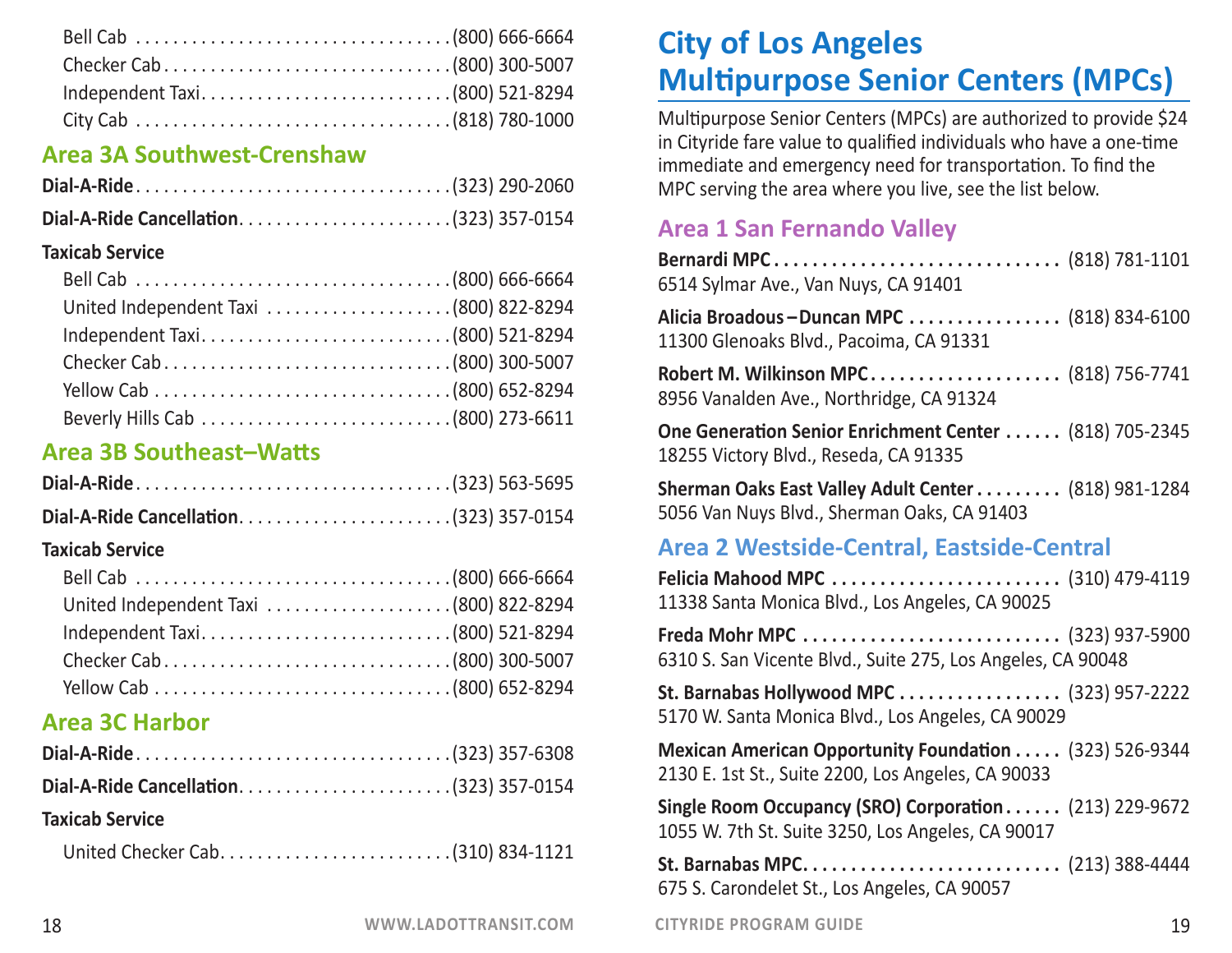# **Area 3 Southwest-Crenshaw, Southeast-Watts, Harbor**

**People Coordinated Services – West Adams MPC. . .** (323) 735-5799 2528 West Blvd., Los Angeles, CA 90016

**Bradley MPC. . .** (323) 346-7356 10957 S. Central Ave., Los Angeles, CA 90059

**Theresa Lindsay MPC. . .** (323) 846-1920 429 E. 42nd Place, Los Angeles, CA 90011

**Wilmington Jaycees Foundation, Inc.. .** (310) 518-4533 1371 N. Eubank Ave. (Banning Park), Wilmington, CA 90744

**People Coordinated Services – Southwestern MPC. . .** (323) 294-5226 5133 S. Crenshaw Blvd., Los Angeles, CA 90043

#### **City Services Information**

For information about other City services provided at these centers please call:

**Department of Aging:** (213) 482-7252 **Toll Free:** (800) 510-2020 **TDD** number: (213) 473-5990

# **How to Reach Us**

For general information, or if your fare value has not posted to your Cityride account after 10 business days from the date your order was placed, call Cityride. We look forward to serving you.

**Online:** ladottransit.com/cityride

**By Phone:** (213, 310, 323, or 818) area codes 808-RIDE (808-7433) **TDD Number** *for Hearing Impaired* (800) 559-1950

#### **Cityride Dial-A-Ride (DAR) & Service Complaints:**

(213, 310, 323, or 818) area codes 808-RIDE (808-7433)

**By Mail:** Cityride P.O. Box 866003 Los Angeles, CA 90086

**Lost and Found:** (818) 361-0179 Ext. 2

**More Information:** For more information on LADOT Transit services including Cityride, Commuter Express, and DASH go to **www.ladottransit.com**

### **To Check Your Cityride Account Balance**

- Go online to https://farepayments.cityride.net/balance
- Call Cityride
- Check your receipt after a Cityride taxicab trip